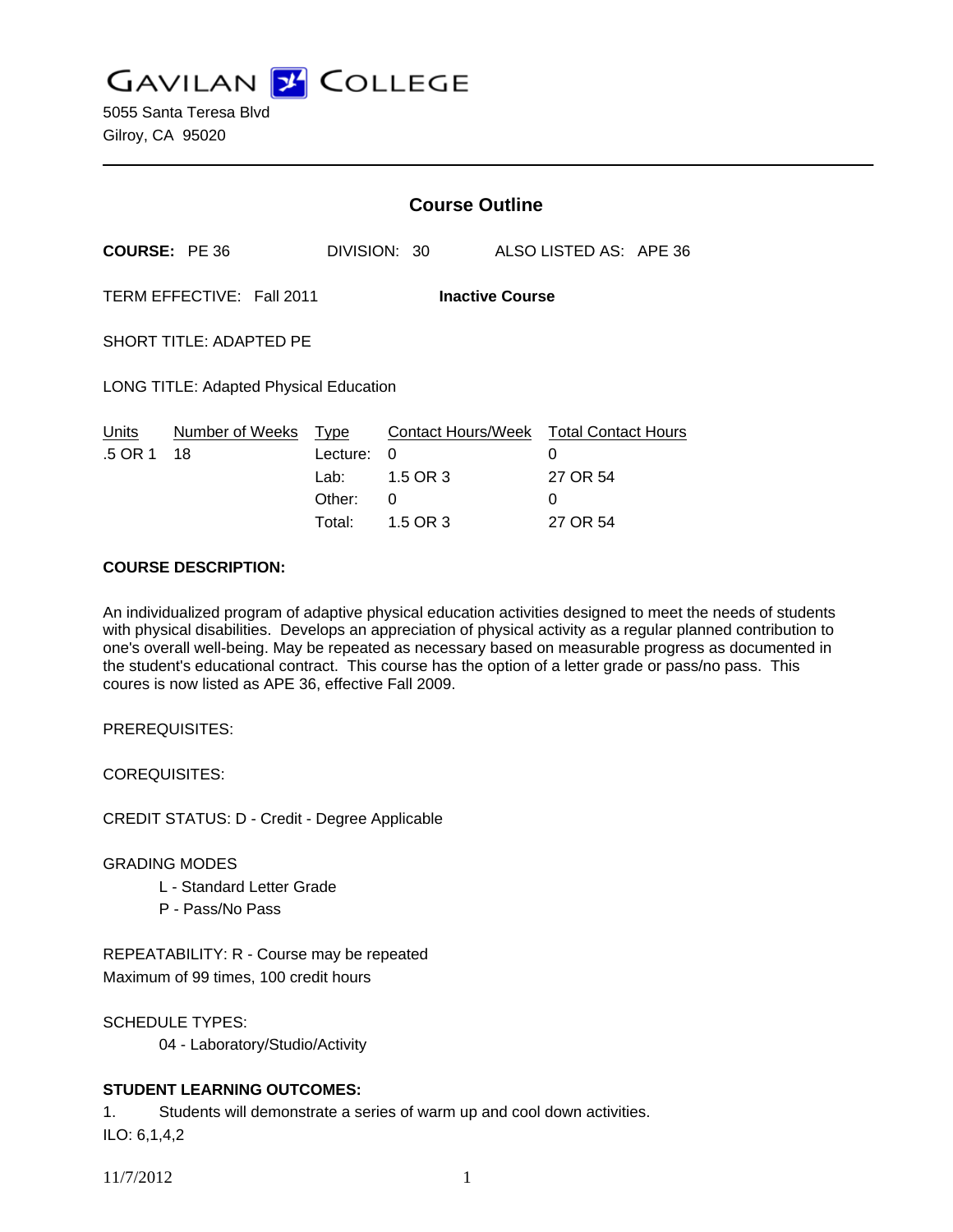Measure: Instructor observation, class participation, performance exam

2. Students will demonstrate appropriate use of adapted equipment and exercise.

ILO: 6,4,1,2

Measure: Instructor observation, class participation, oral report

3. Students will execute proper safety procedures specific to adapted equipment use.

ILO: 6,2,4,1

Measure: Demonstration, Instructor observation, oral report

4. Students will perform a series of small and large muscle group activities consistent with their individual plan.

ILO: 6,2,4,1

Measure: Class participation, discussion, Instructor observation

5. Students will describe the benefits of adapted exercise as a life long activity.

ILO: 1,2,6,7

Measure: Written exam, group discussion, oral report

### **CONTENT, STUDENT PERFORMANCE OBJECTIVES, OUT-OF-CLASS ASSIGNMENTS**

Inactive Course: 05/12/2008

3.5-7 Hours

Course Overview. Use of equipment and safety procedures are discussed. Introduce warm up and cooling down procedures. Long and short term goals discussed. Functional exercises and movements that stabilize the body. Discuss importance of spine muscles. SPO: Students will review course content, expectations and grading procedures.

#### 3.5-7 Hours

Construct and maintain a fitness conditioning program. Introduce large muscle and small muscle group exercises, i.e. compressions, butterflies, bicycles. Standing or seated exercises, i.e. range of motion, lateral press, standing crunch.. Assess areas of physical fitness strengths and weaknesses and prioritize those areas to be addressed. SPO: Students will identify strengths and weaknesses specific to physical exercise.

#### 4-8 Hours

Introduce additional flexibility exercises. Review treatment for stretching injuries, i.e. the use of heat and cold for injury treatment. Evaluate students for progress and update plans. SPO: Students will perform the additional flexibility exercise correctly.

#### 4.5-9 Hours

Introduction of wheelchair or seated calisthenics. Use of wheelchair or seated accessible exercise machines. Discuss safety procedures and related transfer issues of wheelchair students. Proper techniques of weight training, use of cuffs, straps, holders for wheelchair students. SPO: Students will demonstrate proper techniques for calisthenics specific to their needs.

#### 4.5-9 Hours

Introduction to stretching and endurance activities related to large and small muscle groups. Exercises using parallel bars and standing frame. Safety issues related to standing frame, i.e. the need for a second person while using standing frame. Introduction to proper body mechanics - postural alignment. SPO: Student will practice and demonstrate proper stretching and endurance activities specific to their individual plan.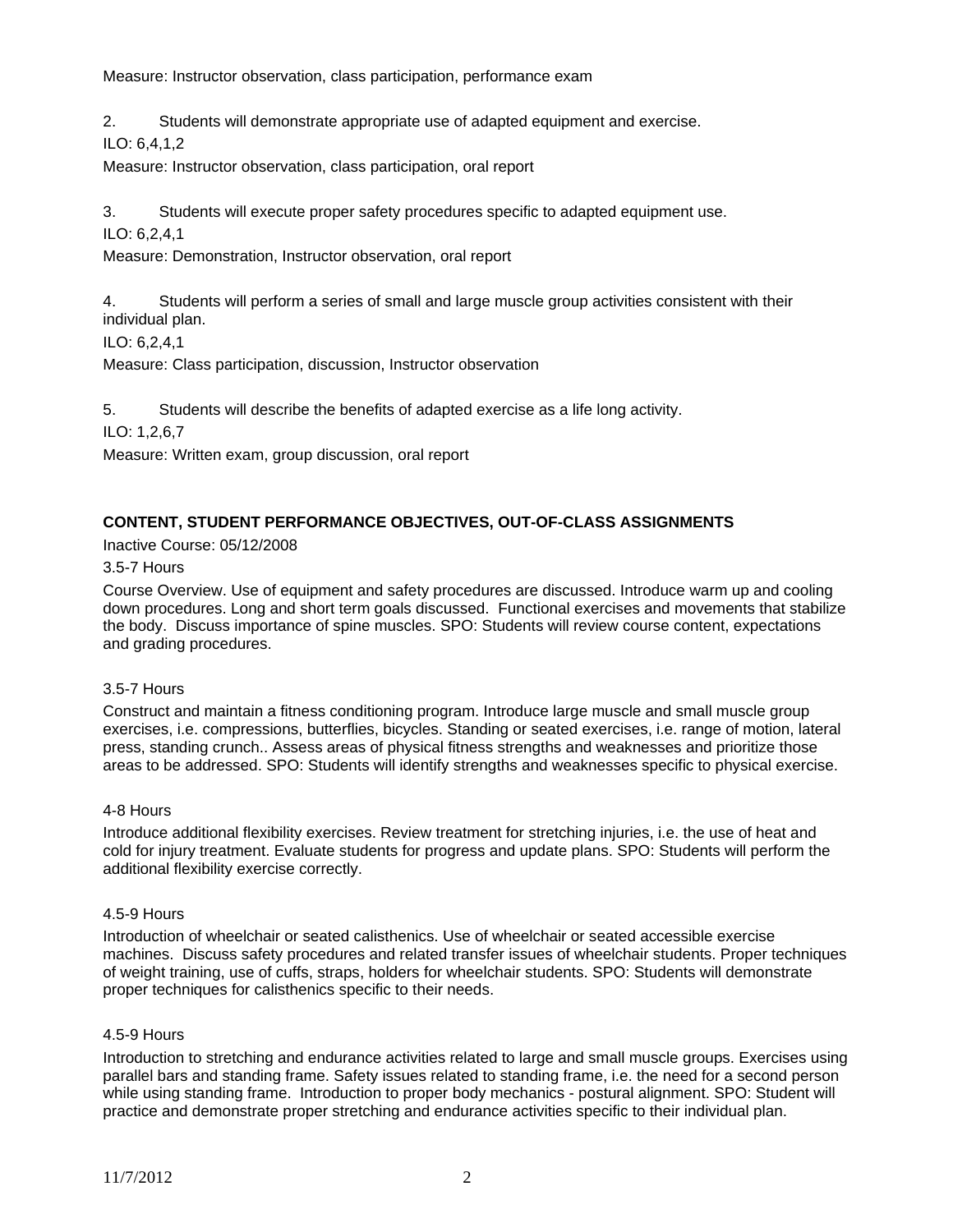# 4-8 Hours

Introduce additional stretching exercises (supine/prone). Wheelchair transfer to table mat. Safety methods in transferring to exercise mat. Roll and squirm exercises. Balance exercises, i.e. roll and tuck. Use of abdominal muscles for stabilization, i.e. obliques, rectus abdominals. SPO: Students will practice and demonstrate stretching exercises that will improve abdominal muscle strength.

#### 2-4 Hours

Discuss benefits of fitness development. Discuss symptoms of overtraining. Review and discuss the importance of exercise. SPO: Students will explain the benefits of fitness.

#### 2 Hours

Final Exam. Evaluation of student short and long term goals. SPO: The course is individualized and student performance objectives will vary as determined by the nature and degree of a student's disability. Students will be expected to address goals at a level agreed upon in the Student Educational Contract.

### **METHODS OF INSTRUCTION:**

Demonstration, Lecture, Guided Practice, Discussion, Student Educational Contract

### **METHODS OF EVALUATION:**

This is a degree-applicable course, but substantial writing assignments are NOT appropriate, because the course primarily: Involves skill demonstrations or problem solving The problem-solving assignments required: Homework problems The types of skill demonstrations required: Class performance Performance exams The types of objective examinations used in the course: True/false Other: Oral exam Other category: None The basis for assigning students grades in the course: Writing assignments: 0% - 0% Problem-solving demonstrations: 10% - 40% Skill demonstrations: 50% - 80% Objective examinations: 10% - 40% Other methods of evaluation: 0% - 0%

# **REPRESENTATIVE TEXTBOOKS:**

# **ARTICULATION and CERTIFICATE INFORMATION**

 Associate Degree: GAV E1, effective 200470 CSU GE: CSU E1, effective 200470 IGETC: CSU TRANSFER: